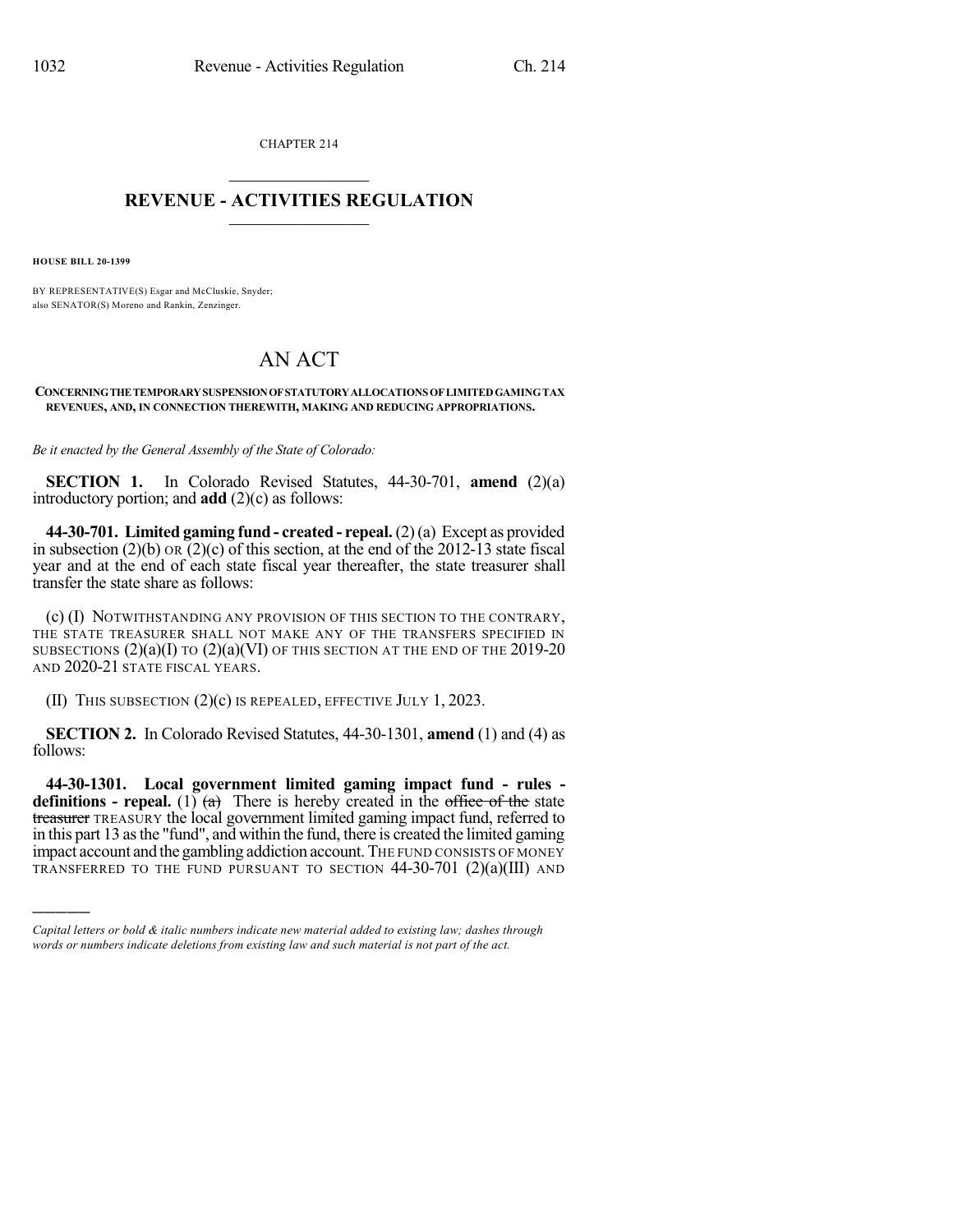MONEY APPROPRIATED TO THE FUND BY THE GENERAL ASSEMBLY. Of the money transferred to IN the fund, pursuant to section  $44-30-701$  ( $2)(a)(III)$ , ninety-eight percent shall be allocated to the limited gaming impact account and two percent shall be allocated to the gambling addiction account. Money in the limited gaming impact account shall be used to provide financial assistance to eligible local government entities for documented gaming impacts and except as provided in subsection  $(1)(b)$  of this section, money in the gambling addiction account shall be used to award grants for the provision of gambling addiction counseling, including prevention and education, to Colorado residents. For the purposes of this part 13, "documented gaming impacts" means the documented expenses, costs, and other impacts, and the provision of gambling addiction counseling, including prevention and education, toColorado residents, incurred directly as a result oflimited gaming permitted in the counties of Gilpin and Teller and on Indian lands.

(b) For the 2018-19 and 2019-20 state fiscal years, one hundred thousand dollars of the money allocated to the gambling addiction account shall be appropriated in each fiscal year as follows:

(I) Fifty thousand dollars to the department of local affairs to study and establish in policies and procedures what constitutes the "documented expenses, costs, and other impacts incurred directly as a result of limited gaming" described in subsection  $(1)(a)$  of this section; and

(II) Fifty thousand dollars to the department of human services to develop a plan, by no later than March 1, 2020, for a successful gambling addiction program in Colorado. The development of this program must involve the study of the magnitude of the gambling addiction problem in Colorado, the documentation of the existing financial resources and infrastructure to help address gambling addiction in the state, the study of best practices in other states for successful gambling addiction programs, and the documentation of any gaps in existing financial resources and infrastructure in Colorado, including the review of the need for increased addiction counselors.

(4) Notwithstanding any other provision of this section, money accruing to the fund on and after July  $\tilde{1}$ ,  $2\tilde{0}02$  2019, and any previously transferred unencumbered money in the fund on July 1, 2003 2020, shall be transferred to the general fund. Transfers to the fund shall resume as otherwise provided in this section for any state fiscal year commencing on or after July 1, 2004 2021.

**SECTION3. Appropriation.**(1) Forthe 2020-21 state fiscal year, \$12,150,000 is appropriated to the office of the governor for use by economic development programs. This appropriation is from the general fund. To implement this act, the office may use this appropriation as follows:

(a) \$310,331 for the Colorado office of film, television, and media;

(b) \$500,000 for Colorado promotion - Colorado welcome centers, which amount is based on an assumption that the program will require an additional 3.3 FTE;

(c) \$8,678,000 for Colorado promotion - other program costs;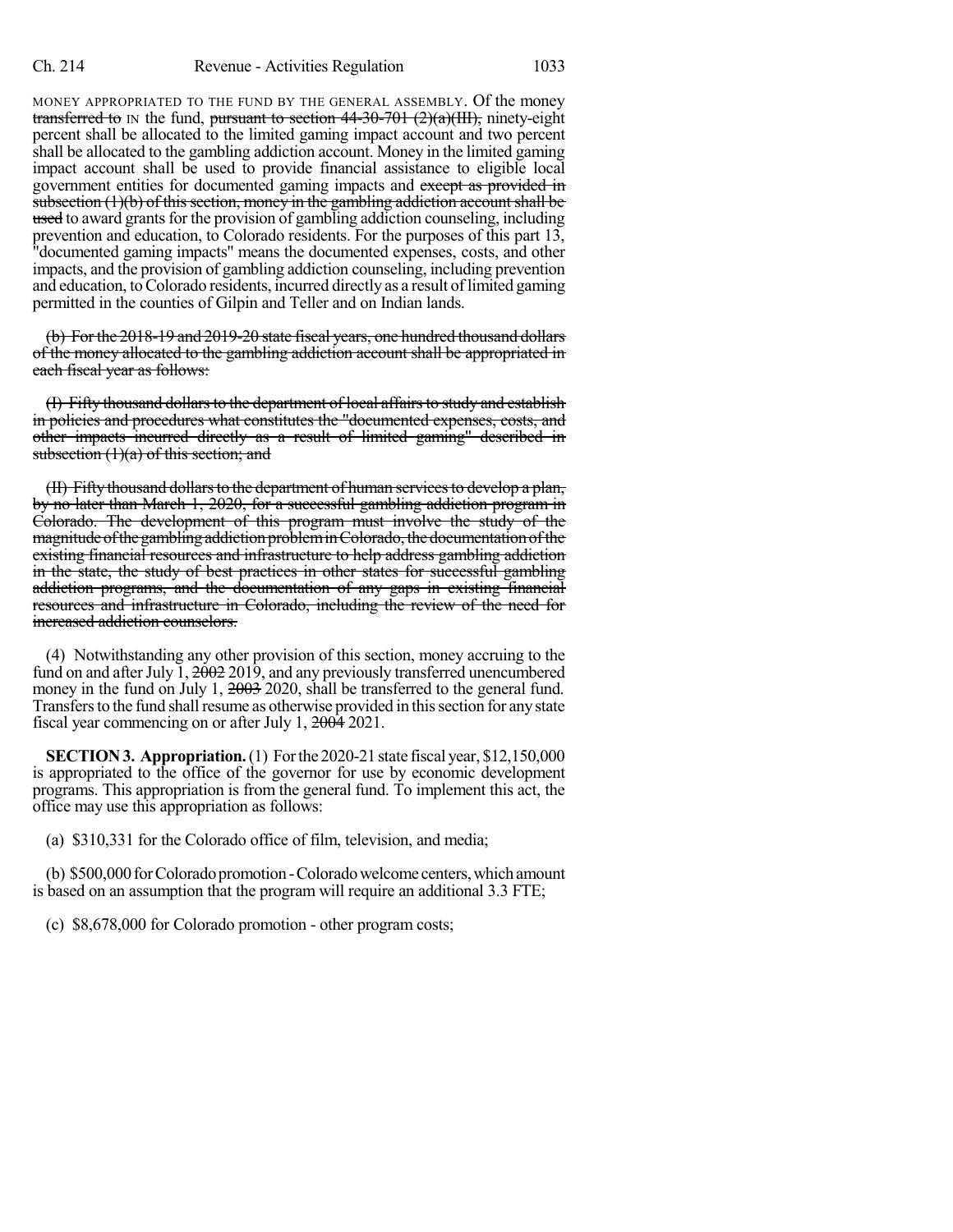- (d) \$600,000 for the destination development program;
- (e) \$1,226,000 for the council on creative industries;
- (f) \$398,000 for advanced industries; and
- (g) \$437,669 for indirect cost assessment.

(2) For the 2020-21 state fiscal year, \$1,875,000 is appropriated to the local government limited gaming impact fund created in section 44-30-1301 (1)(a), C.R.S. This appropriation isfromthe general fund. The department of local affairs is responsible for the accounting related to this appropriation.

(3) For the 2020-21 state fiscal year, \$33,272 is appropriated to the department of local affairs for use by the administration division of the executive director's office. This appropriation is from reappropriated funds from the local government limited gaming impact fund under subsection (2) of this section. To implement this act, the executive director's office may use this appropriation as follows:

- (a) \$17,160 for health, life, and dental;
- (b) \$779 for workers' compensation;
- (c) \$323 for payment to risk management and property funds;
- (d) \$4,227 for capitol complex leased space;
- (e) \$8,083 for payments to OIT; and
- (f) \$2,700 for CORE operations.

(4) For the 2020-21 state fiscal year, \$114,788 is appropriated to the department of local affairs for use by the division of local government. This appropriation is from reappropriated funds from the local government limited gaming impact fund under subsection  $(2)$  of this section. To implement this act, the division may use this appropriation for program costs related to field services. This amount is based on the assumption that the division will require an additional 1.0 FTE.

(5) The figure included in the annual general appropriation act for the 2020-21 state fiscal year for informational purposes only as reappropriated funds from the local government limited gaming impact fund under subsection (2) of this section to the department of local affairs for use by the division of local government for local government limited gaming impact grants is increased by \$1,710,192.

(6) For the 2020-21 state fiscal year, \$16,748 is appropriated to the department of local affairs for use by the division of local government. This appropriation is from reappropriated funds from the local government limited gaming impact fund under subsection  $(2)$  of this section. To implement this act, the division may use this appropriation for indirect cost assessment.

**SECTION 4. Appropriation - adjustments to 2020 long bill.** (1) To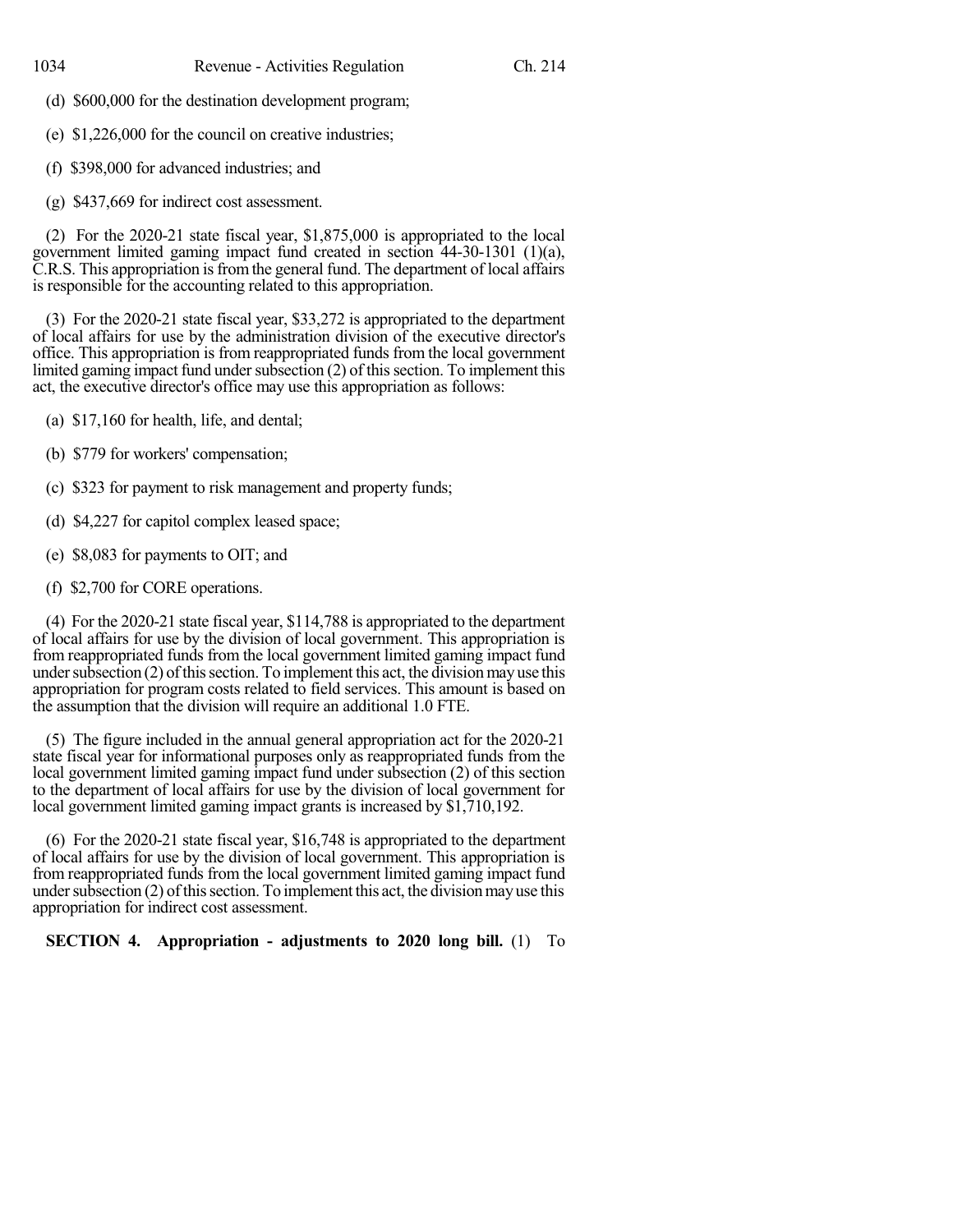implement this act, the cash funds appropriation from the Colorado travel and tourism promotion fund created in section 24-49.7-106 (1), C.R.S., made in the annual general appropriation act for the 2020-21 state fiscal year to the office of the governor for use by economic development programs for Colorado promotion - Colorado welcome centers is decreased by \$516,000 and the related FTE is decreased by 3.3 FTE.

(2) To implement this act, the cash funds appropriation fromthe Colorado travel and tourismpromotion fund created in section 24-49.7-106 (1),C.R.S., made in the annual general appropriation act for the 2020-21 state fiscal year to the office of the governor for use by economic development programs for Colorado promotion other program costs is decreased by \$10,579,623.

(3) The figure included in the annual general appropriation act for the 2020-21 state fiscal year for informational purposes only as cash funds from the advanced industries acceleration cash fund created in section 24-48.5-117 (7)(a), C.R.S., to the office of the governor for use by economic development programs for advanced industries is decreased by \$8,362,210.

(4) To implement this act, the cash funds appropriation from the creative industries cash fund created in section  $24-48.5-301$  (2)(a), C.R.S., made in the annual general appropriation act for the 2020-21 state fiscal year to the office of the governor for use by economic development programs for the council on creative industries is decreased by \$2,023,000.

(5) To implement this act, the cash funds appropriation from the innovative higher education research fund created in section 23-19.7-104 (1), C.R.S., made in the annual general appropriation act for the 2020-21 state fiscal year to the department of higher education for distribution to the higher education competitive research authority is decreased by \$800,000.

(6) To implement this act, the cash funds appropriation from various cash fund sources made in the annual general appropriation act for the 2020-21 state fiscal year to the department of local affairs for use by the administration division of the executive director's office is reduced by the following amounts:

(a) \$17,160 for health, life, and dental;

(b) \$779 for workers' compensation;

(c) \$323 for payment to risk management and property funds;

(d) \$4,227 for capitol complex leased space;

(e) \$8,083 for payments to OIT; and

(f) \$2,700 for CORE operations.

(7) To implement this act, the cash funds appropriation from the local government limited gaming impact fund created in section 44-30-1301 (1)(a), C.R.S., made in the annual general appropriation act for the 2020-21 state fiscal